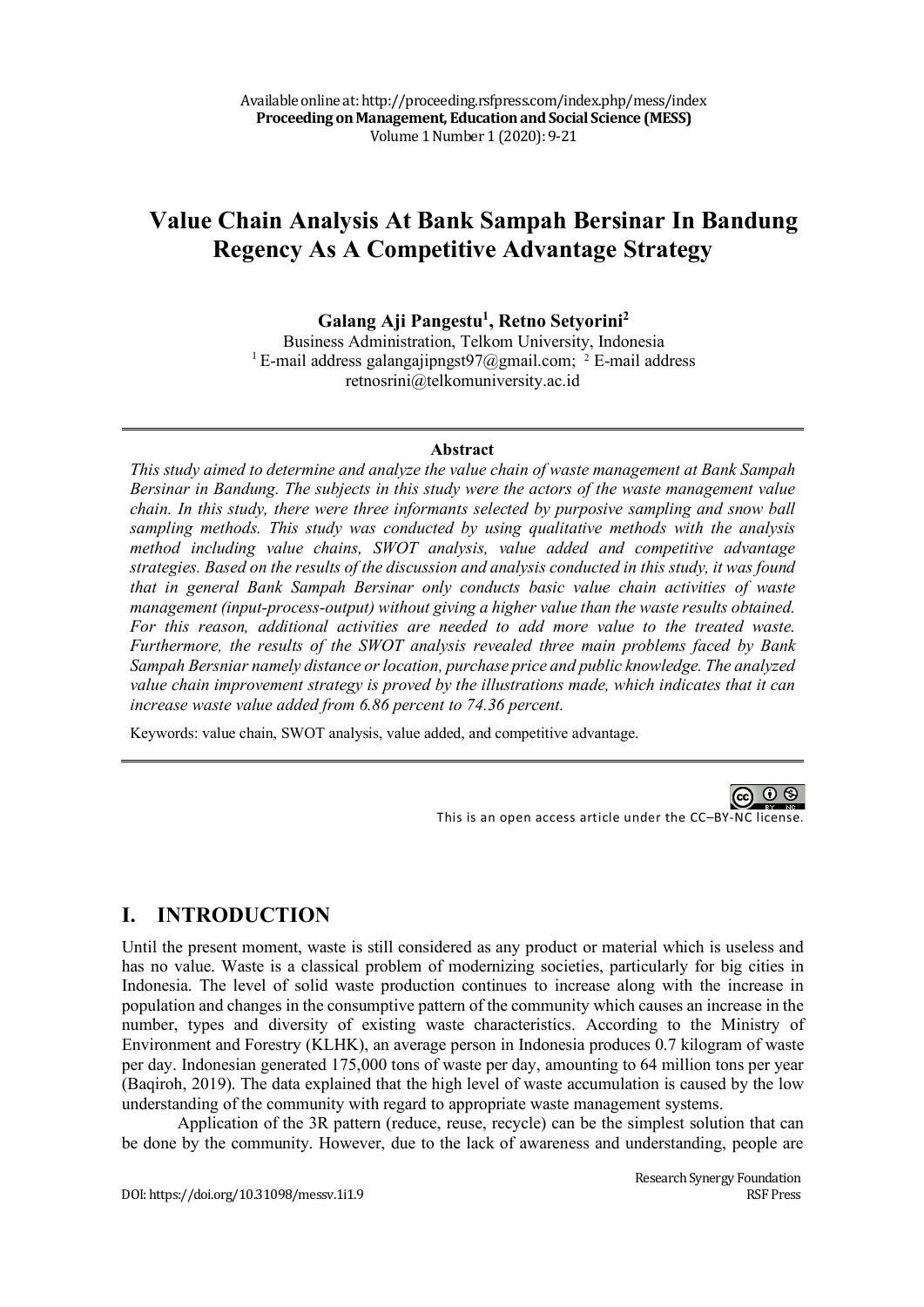reluctant to do this and choose to dispose of it at the nearest waste disposal site (TPS) for handling by the government. If this problem continues to be left behind, the problem of accumulation of waste in the community will never be overcome.

In an effort overcome the waste problem, the government has tried to establish and maximize the function of the existing waste banks. The waste bank is often associated with the creation of new models to manage household waste by carrying out the waste management business activities by adopting the banking system. The government efforts to overcome the problem of waste through waste banks are contained in Indonesian Government Regulation No. 81 of 2012 on Domestic Waste Management and similar waste. This was enacted to regulate the local policies that would essentially enforce Indonesian, who are not yet used to separating waste, into sorting their waste and foster public awareness in managing waste properly. For this reason, development, utilization and distribution of waste banks must be immediately optimized. The Ministry of Environment and Forestry (KLHK) stated that there were 5,244 waste banks in 34 provinces and 219 cities in Indonesia in 2017 (Velarosdela, 2018).

Unfortunately, Bank Sampah Bersinar has not been able to fully attract the attention of the public to participate in business processes until lately. In fact, if the community, the government, related institutions and the waste banks are able to synergize well, it will certainly become a great force to overcome the problem of waste accumulation in Indonesia and provide benefits for the various stakeholders involved. With that in mind, the authors take a comprehensive analysis on the value chain system at Bank Sampah Bersinar business activities by using SWOT analysis to determine the value added that exists as one indicator to produce a competitive advantage strategy.

### **II. LITERATURE REVIEW**

### 2.1 Operations Management

The term management is defined as management which includes planning, organizing, directing, coordinating and controlling. Furthermore, the term operation in operations management is defined as a unit of all activities related to the production of goods and services. Thus, according to the expert, operations management is an activity to regulate and coordinate the use of resources included in human resources, tool resources and funding resources, as well as materials that effectively and efficiently create and add utility to goods and services (Assauri, 2008). Production is also referred to as the operation term which is one of the main functions of the business besides the function of marketing, finance and human resources. This function is related to organizational resources in terms of changing raw materials into finished goods or services that are ready to be marketed.

### 2.2 Supply Chain Management (SCM)

Defined according to (Heizer, et al., 2005) that supply chain management is a series of activities of processing raw materials into goods in processing semi-finished goods and finished goods which are then sent to the consumers through a distribution system. These various activities include traditional purchasing functions and other important activities related to suppliers and distributors. In other words, supply chain management is considered as a strategic approach in terms of demand, operations, purchasing and logistics process management.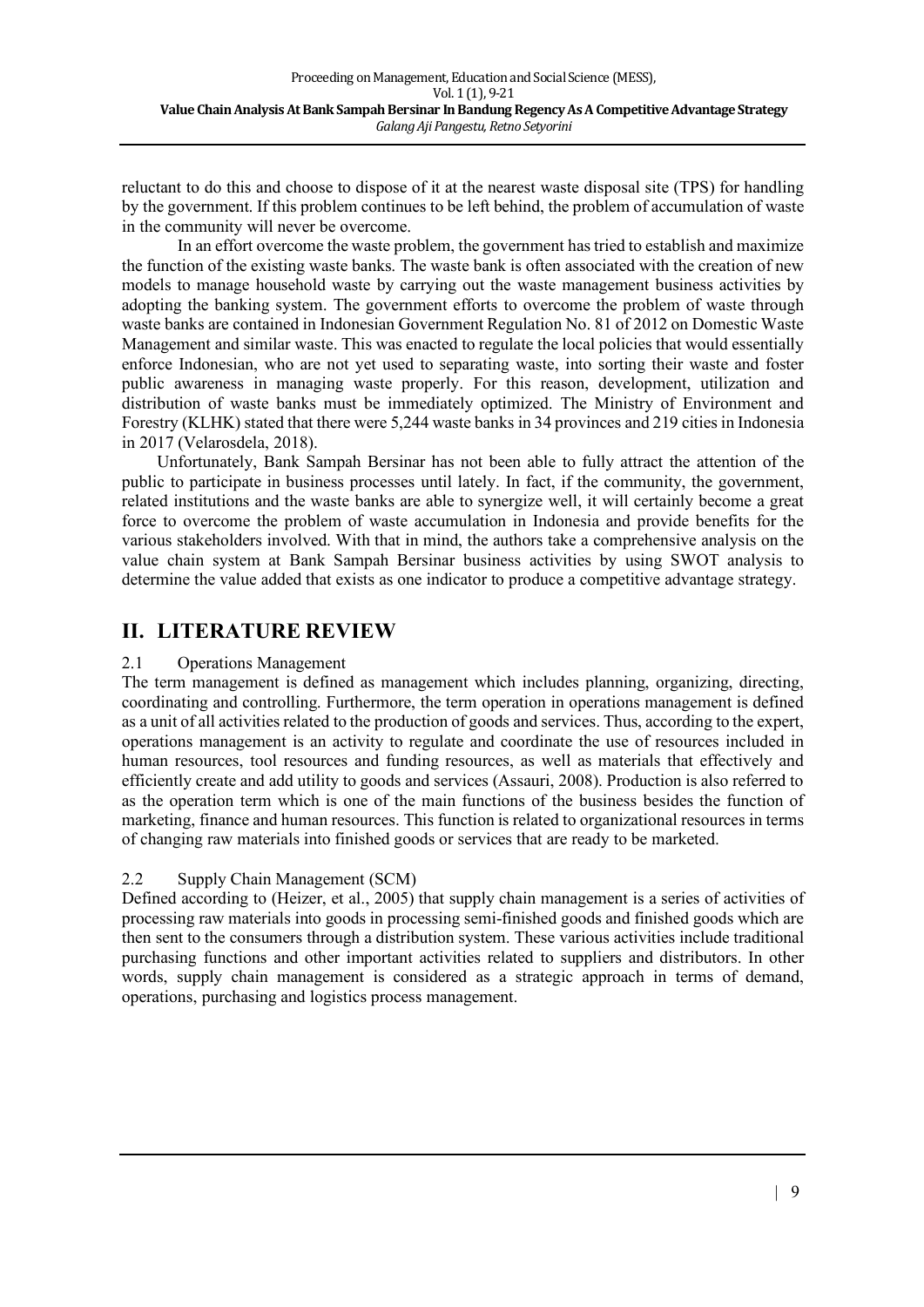### 2.3 Value Chain

Figure 1: Porter's Generic Value Chain



(Source: Porter 1985)

Value chain is the disaggregating of a firm into its strategically relevant activities for the purpose of understanding the behavior of costs as well as the existing and potential sources of differentiation (Porter, 1994). To classify activities in a value chain analysis, the conditions that must be met are as follows: 1) Having different economic characteristics, 2) Having a potentially large impact on differentiation, and 3) Taking a significant proportion of costs or tending to be increasingly big. Before conducting an analysis of the value chain, it is important to know clearly the definition of the value chain itself proposed by several experts. According to (Assuari, 2011), a value chain is a highlevel model of how businesses receive raw materials as input, add value to the raw materials through various processes, and sell finished products to the customers.

### 2.4 Value Chain Analysis

The concept of the value chain explains that the main purpose of the business is to generate profits that are realized through cooperation between related parties. (Porter, 1985) stated that the value chain is the framework provided to explain how an organization can manage and allocate its resources, create differences and effectively manage all the costs required. (Blocher, et al., 2000) revealed that there are three stages in value chain analysis activities: 1) Identifying value chain activities, 2) Identifying cost drivers in each value activity, and 3) Developing competitive advantage.

### 2.5 Waste Bank

A waste bank is established to solve the problem of waste generation that is increasing and has not been able to be resolved properly, and to regulate the local policies for accustoming the community to dispose of waste properly and manage them to be served as a collection of waste which in turn has the economic value, educate the community to get accustomed to sorting and recycling waste appropriately and finally gives understanding and awareness to the community that proper sorted waste equals to highly valuable waste.

### 2.6 Value Added

According to (Mangifera, 2015) value added of a product is defined as the value of the final product minus the cost included in the production of goods and services. Value added is the value generated at the stage assisted by factors of production such as labor, raw materials information, intellectual ability and exchange of relationships in forming the cooperation. Furthermore, the value added itself is the development of value with the input of a commodity. Inputs on a commodity can change shape, time and place (Wibowo, 2014).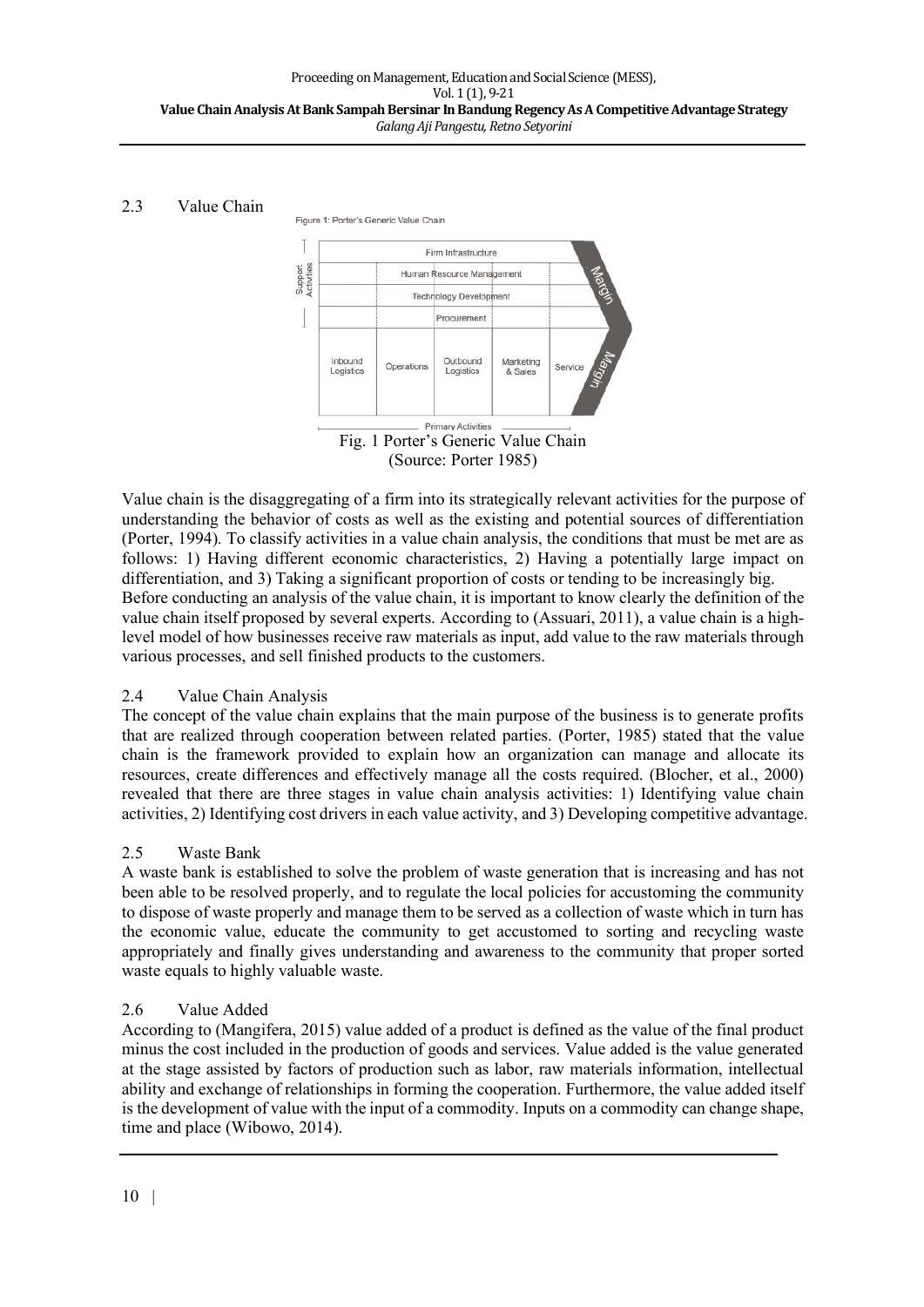Value added  $=$  value of output – contribution of other inputs – price of raw materials 2.7 SWOT Analysis

SWOT (Strength, Weakness, Opportunity, Threat) analysis is the identification of factors in formulating a company's strategy. According to (Rangkuti, 2008) SWOT analysis is an analytical activity based on logic to maximize the strengths and the opportunities, but at the same time can minimize the weaknesses and the threats. SWOT analysis (Strength, Weakness, Opportunity, Threat) is one form of the company's internal and external environmental analysis instruments at large. This analysis is based on assumptions that explain a strategy that is most effective and will minimize weaknesses and threats. If properly and accurately applied, this simple assumption will have a large impact on the design of a success strategy.

#### 2.8 Competitive Advantage

Competitive advantage is defined as a strong union between company excellence and organizational effectiveness in implementing changes in the environment. Moreover, competitive advantage is also an explanation of facts from management which is a process to identify, develop and put a real advantage. Competitive advantage allows a company to produce more effective activity performance compared to its competitors by allowing the productive entity to generate more sales or superior margins.

Efforts to increase the high capability of all sources that produce low costs and increase the value created for customers are considered as the position control of the company's excellence. As for company sources (Barney, 1991) explained that there are three main sources: 1) sources of physical capital, 2) sources of human capital, and 3) sources of organizational capital.

## **III. RESEARCH METHODOLOGY**

### **3.1 Framework**



Fig. 1 Research Framework (*Source: Processed by the Authors*)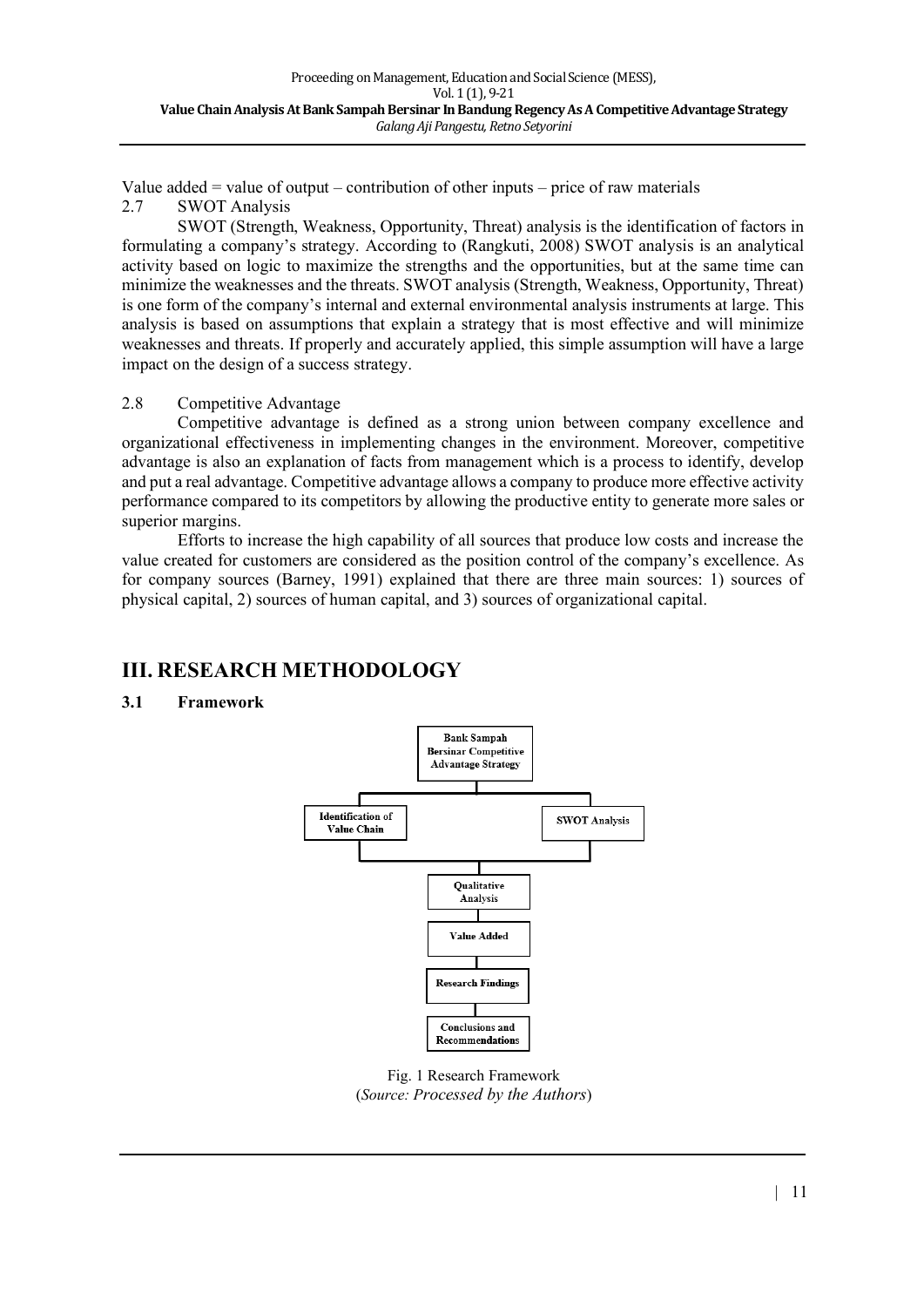In this study, the authors observed Bank Sampah Bersinar in Bandung Regency by taking the value chain as the object of this study to improve or optimize the competitive advantage that they have. This study used qualitative analysis as the research model. The framework began by identifying the value chain and analyzing the SWOT (Strength, Weakness, Opportunity, Threat) factors at Bank Sampah Bersinar. Then a qualitative analysis is carried out on the identification of the value chain, and the SWOT analysis will reveal the value added in the business process of Bank Sampah Bersinar. Furthermore, the findings of this study will be used to produce a competitive advantage strategy for Bank Sampah Bersinar, so that the business processes will be better and optimal than before. Next, the final stage is to provide conclusions and suggestions for the parties involved, to get positive results for the strategy of competitive advantage and productivity.

#### 3.2 Methodology

This study used qualitative data types that can be categorized into primary data and secondary data. In this study, the primary data were obtained directly by the authors of the selected research object, namely through interviews or direct interviews and field observations with employees or managers of Bank Sampah Bersinar or the most important actors in the value chain flow of waste management activities. Furthermore, the secondary data was obtained through the literature from previous studies and related institutions such as Environmental Agency of Bandung Regency, Central Statistics Agency of Bandung Regency and others.

Purposive sampling and snowball sampling are the sample collection techniques widely used in qualitative study. Purposive sampling is defined as a technique for sampling data sources through a particular consideration, the main goal of this technique is to focus in particular characteristics of a population that are of interest, which will best enable the researchers to answer the research questions. Meanwhile, snowball sampling is defined as a data source sampling technique, where the researchers begin with a small population of known individuals and expand the sample by asking those initial participants to identify others that should participate in the study (Kuncoro, 2013).



Fig. 3 Triangulasi Method Concept (*Source: Sugiyono 2014*)

## **IV. FINDING AND DISCUSSION**

4.1 Finding

4.1.1 Identification of Actors and Value Chain Scheme at Bank Sampah Bersinar

The value chain activities of Bank Sampah Bersinar involve several actors, including household customers, employees or managers of waste banks, and industry as final consumers. Each actor in a value chain activity can produce the value added from the waste results obtained. In the business scheme carried out by Bank Sampah Bersinar consists of input, process and output activities. Input activity is the process of receiving or picking up the waste that has been collected by consumers to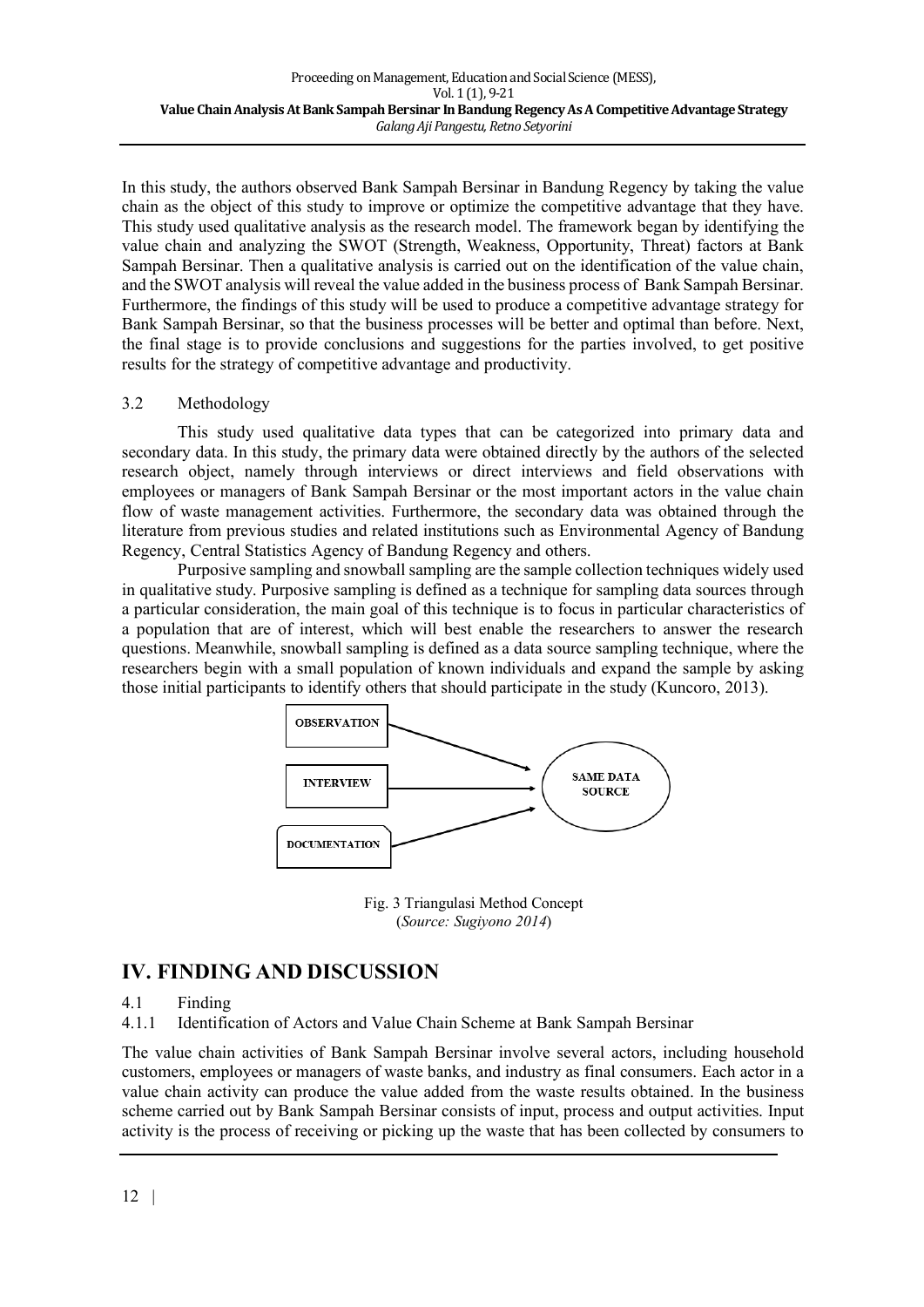be submitted to the waste bank. Waste that can be accepted is waste with predetermined criteria with different prices for each type of waste. After the waste is received and meets the criteria, then a weighing form will be given to enter the stored data. Furthermore, savings books owned by the consumers will be printed with the latest waste results, so they can be exchanged for available rewards.

Process activity is considered as any activity of waste management that have been carried out by the consumers. Waste collected will be divided into two types, namely waste that meets the criteria and that does not meet the criteria. The type of waste that meets the criteria will immediately enter the cleaning and weighing stages which will then be recorded in the stock book, so that it is ready for sale. Meanwhile, the type of waste that does not meet the criteria, will be sorted out by the waste banks that will be disposed of separately, the next step is cleaning and weighing which will also be recorded on a stock book, so that it is ready for sale.

Finally, the output activity is defined as the final process which is the waste output that is ready for sale. The waste will later be sold and distributed to parties in need such as the Central Waste Bank, individuals, and related industries. This process is also a source of income of Bank Sampah Bersinar to restart its business processes.

### 4.1.2 Bank Sampah Bersinar Value Chain: Current State

The results of the study found that Bank Sampah Bersinar is still trying to improve its value chain until lately. Furthermore, the authors will describe the results of the interviews about the value chain into Primary Activities and Support Activities. Where the Primary Activities consist of inbound logistics, operations, outbound logistics, marketing and sales, and service factors. Meanwhile, the Supporting Activities consist of firm infrastructure, human resource management, technology, and procurement.



Fig. 4 Value Chain Bank Sampah Bersinar (*sumber: Bank Sampah Bersinar, olahan penulis*)

### 4.1.3 SWOT Analysis

Table 1. SWOT Analysis of Bank sampah Bersinar

| $\sim$<br>Weakness<br>hreat<br>Jpportunity<br>Strength |  |  |  |  |  |
|--------------------------------------------------------|--|--|--|--|--|
|--------------------------------------------------------|--|--|--|--|--|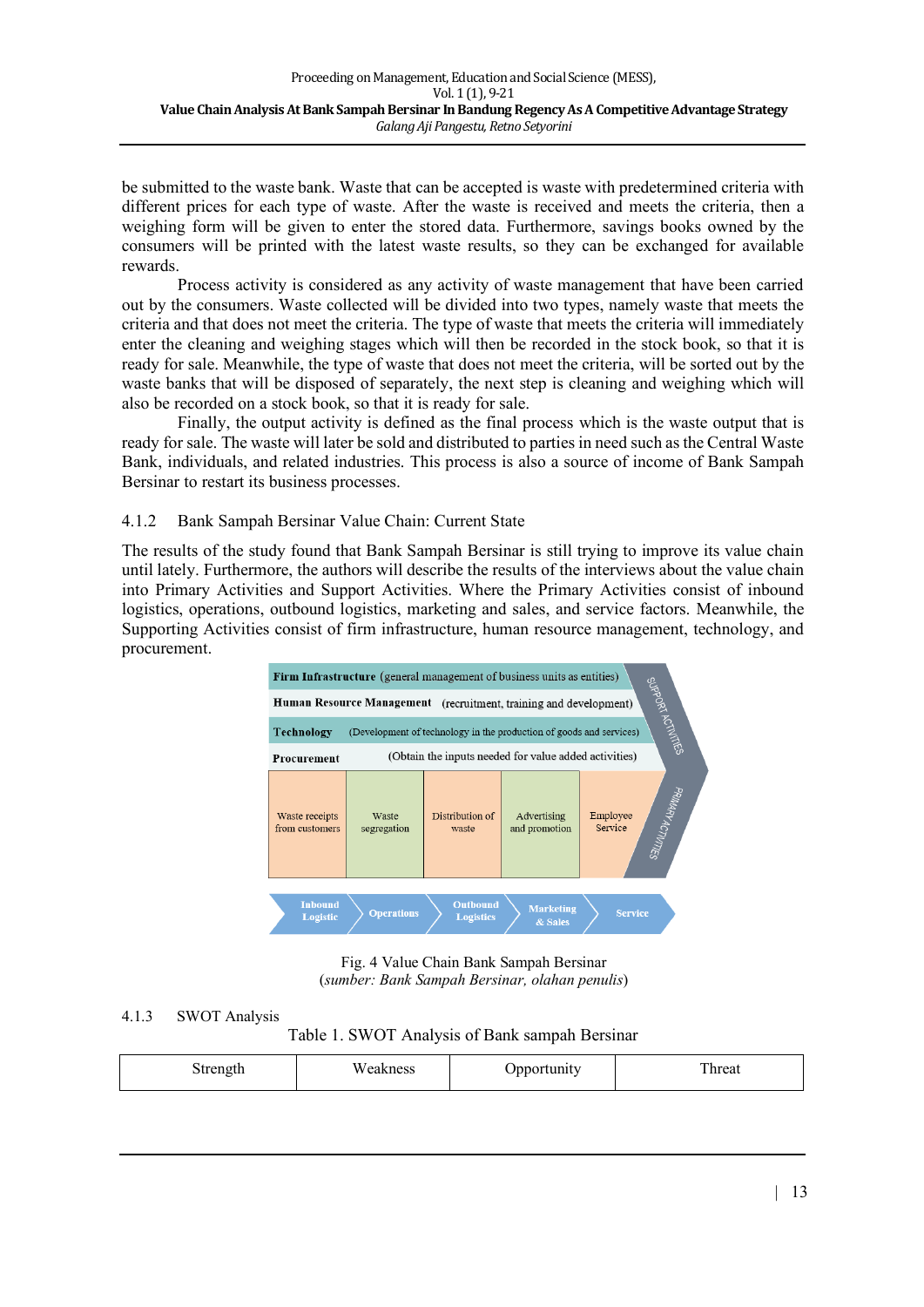#### Proceeding on Management, Education and Social Science (MESS), Vol. 1(1), 9-21 Value Chain Analysis At Bank Sampah Bersinar In Bandung Regency As A Competitive Advantage Strategy *Galang Aji Pangestu, Retno Setyorini*

| 1. Have their own waste<br>management and several<br>partners or units spread out<br>across the community.                                                           | 1. There is still a lack of<br>facilities owned by the<br>Bank Sampah Bersinar<br>of<br>terms<br>waste<br>in<br>management. | 1. Can reduce the amount<br>of waste that enters the<br>landfill<br>(Final)<br>Waste<br>Disposal)                                              | 1. There is competition with<br>trash pickers and collectors in<br>the purchase price of waste.                                                        |
|----------------------------------------------------------------------------------------------------------------------------------------------------------------------|-----------------------------------------------------------------------------------------------------------------------------|------------------------------------------------------------------------------------------------------------------------------------------------|--------------------------------------------------------------------------------------------------------------------------------------------------------|
| 2. Work closely with 2. Too dependent on the<br>agencies or related parties activeness<br>(such<br>as<br>application management as customers in<br>supporting media. | of<br>the<br>burlap) in management<br>and<br>waste<br>management.                                                           |                                                                                                                                                | 2. Low understanding of the<br>2. Has the potential to community that makes Bank<br>increase regional income. Sampah Bersinar difficult to<br>develop. |
| additional<br>3.<br>Provide<br>income for the community<br>involved.                                                                                                 | 3. Limited place<br>of<br>business and scope of<br>business that is still<br>small.                                         | 3. Able to overcome and<br>reduce<br>waste<br>management costs.                                                                                | 3.<br>Community<br>ignorance<br>regarding information<br>to<br>become customers of Bank<br>Sampah Bersinar.                                            |
| 4. Change waste into more<br>valuable goods.                                                                                                                         | price management so it parties<br>is difficult to set prices business<br>volatile).                                         | 4. Do not have a good 4. Cooperate with other<br>develop<br>to<br>such<br>as<br>(waste prices are still government or private<br>institutions. | The<br>organizational<br>$\mathbf{4}$ .<br>structure<br>job<br>and<br>responsibilities<br>are<br>not<br>optimal.                                       |

*(Source: Bank Sampah Bersinar, processed by the authors)*

### 4.1.4 Result of Problem Identification of Bank Sampah Bersinar

After conducting interviews and observations with several employees of Bank Sampah Bersinar, it was found several problems that hamper the business developments towards process oriented and the business power to defeat the competitors. From the SWOT analysis (Strength, Weakness, Opportunity, Threat), the main factors of the problems are the distance or location, purchase price, and public knowledge.

This distance or location problem comes from various complaints from customers who feel that the access to deposit their waste to Bank Sampah Bersinar is too far to go, so it takes a lot of time and money. The strategy that should have been done was to make it look as if Bank Sampah Bersinar was on every side of the community. Actually this has been done by forming partners or units in each community group to facilitate customers in depositing their waste to Bank Sampah Bersinar. However, the quantity of partners or units is still too small to reach the wider community. So it is better if the formation of partners or units must be increased, in line with the development of customers each time. Furthermore, creating a routine pickup system for customers who have limited access also need to be done, so that all levels of society will be reached by the existence of a good scheduling system from Bank Sampah Bersinar.

The second problem is about the purchase price which is considered too low. In the previous discussion, the authors have explained the reasons of Bank Sampah Bersinar that is unable to provide a high purchase price. That is due to the industry or the final consumer that also make a purchase towards the finished waste that has been processed by Bank Sampah Bersinar at a low price. For this reason, the strategy that should be taken by Bank Sampah Bersinar to overcome these problems is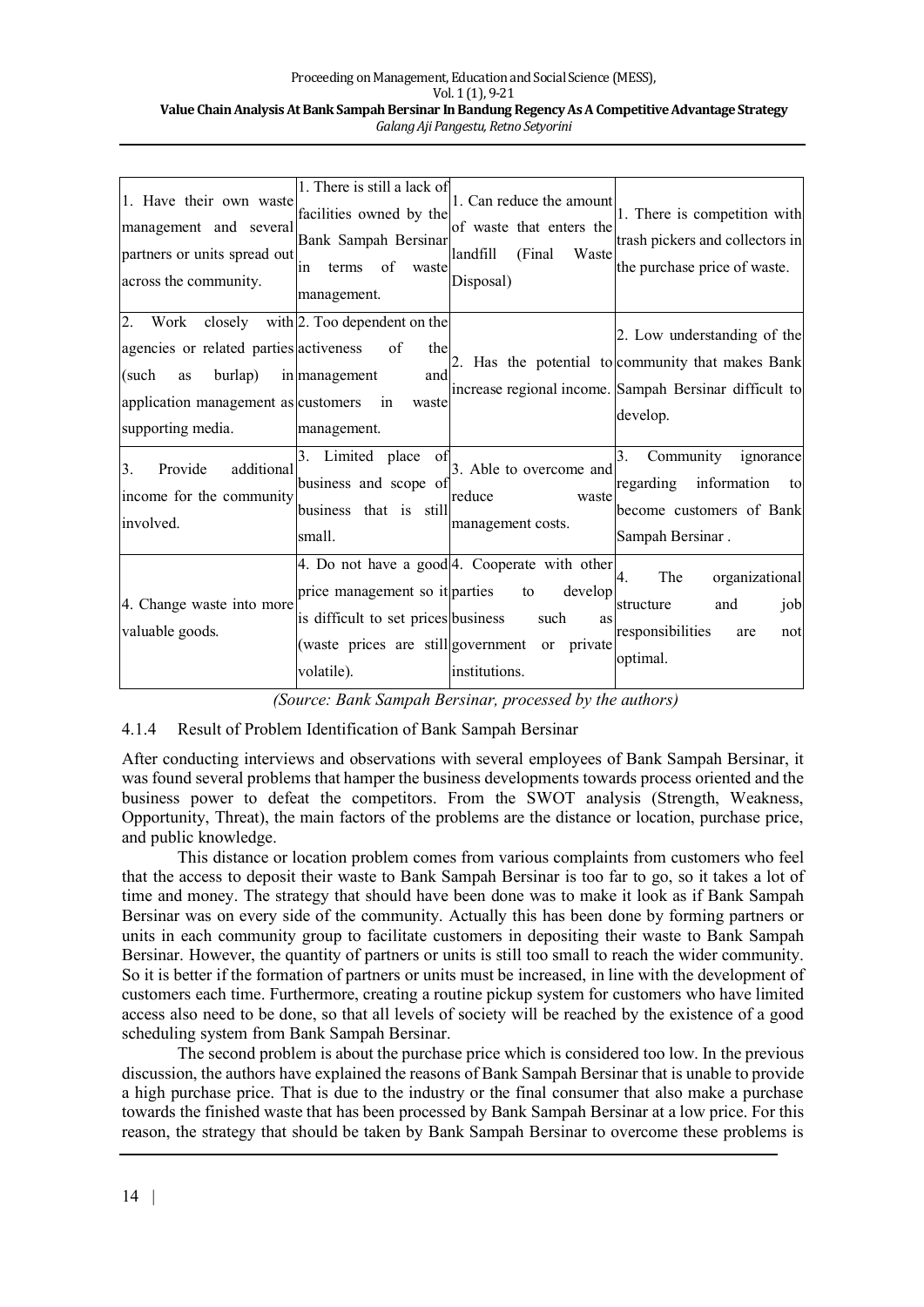by adding value to the waste that has been obtained from the customers. One way that can be done is to manage waste from the customer further into product creation that has a higher purchase value. Therefore, Bank Sampah Bersinar will get higher income, so that the purchase price that will be given to the customers will also be higher.

The last problem is the lack of public knowledge about the existence and function of waste banks in general. This problem is considered important, because if fewer people know the importance of a waste bank, there will be less business activity carried out by Bank Sampah Bersinar. For this reason, the strategy that should have been adopted by the Bank Sampah Bersinar to overcome these problems is to conduct more socialization and direction for all levels of society. Another way that can be done to increase public knowledge about Bank Sampah Bersinar is by collaborating with relevant agencies such as the Environmental Agency of Bandung Regency, schools or nearby universities, to industries that are considered to have large quantities of waste every day. With good synergy between these parties, it will later strengthen the function and role of Bank Sampah Bersinar and provide benefits for all relevant stakeholders.

#### 4.2 Discussion

### 4.2.1 Value Chain Development



Fig. 5 Porter's Generic Value Chain (*Source: Porter 1985, processed by the authors*)

In general, the biggest problem of Bank Sampah Bersinar occurs in the operations section. This factor is quite crucial considering that there is a core business process of the waste banks in the operations section, which is sorting and cleaning up the waste for further processing. If mititigation is not done properly, it will certainly inhibit Bank Sampah Bersinar to have a competitive advantage with other competitors.

### 4.2.2 Generic Competitive Strategies At Bank Sampah Bersinar

According to Michael Porter, Generic Competitive Strategies can be interpreted as an approach to corporate strategy in an effort to win competition with similar industries. Based on the primary data that the authors have obtained, it can be concluded that Bank Sampah Bersinar is in the position or quadrant differentiation on the chosen generic strategy. This is due to Bank Sampah Bersinar has several advantages in the variety of programs that are not owned by waste banks or other competitors in similar industries. Variations in the program, such as payment systems to diverse customers. If other competitors can only pay the results of waste to customers with cash, Bank Sampah Bersinar has various options such as savings at BNI Bank, savings at Pegadaian, savings on food or daily necessities and so on. With a variety of payment options, it is able to influence the choice of the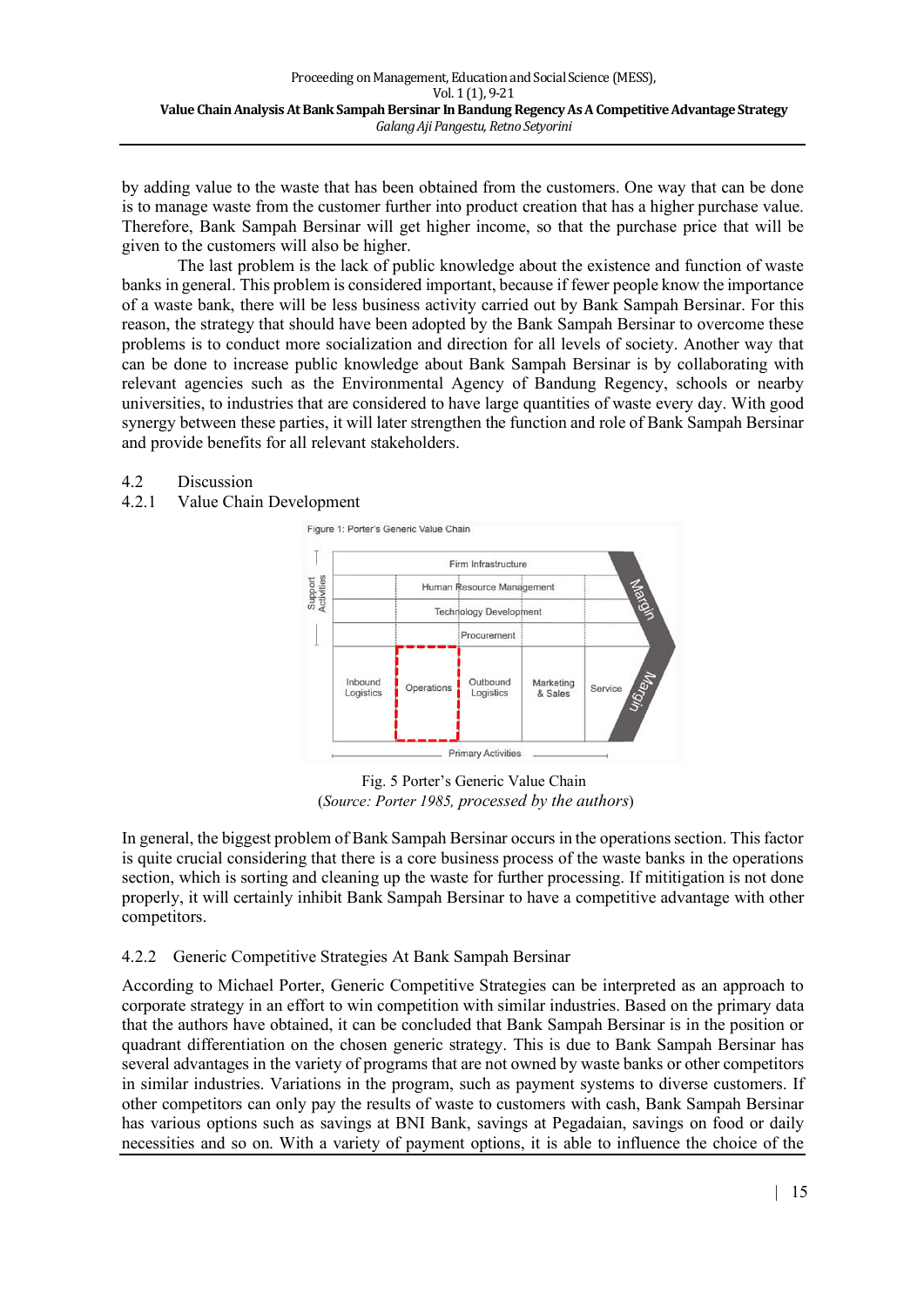customers to make Bank Sampah Bersinar superior in competing. In addition, there are also socialization programs for the customers and prospective customers to get to know the function of the waste bank widely, this also becomes a differentiating point with other competitors in similar industries. An overview of the strategies used by Bank Sampah Bersinar in generic competitive strategies can be seen in the following figure: **Competitive Advantage** 



Fig. 6 Bank Sampah Bersinar Generic Strategy (*Source: Porter 1985, processed by the authors*)

strategy is considered effective for Bank Sampah Bersinar to encourage companies to be able to obtain a uniqueness that is different from others related industries. This differentiation can enable a company to attract the interests of its potential customers. The differentiation strategy is usually used to target potential customers which are relatively unrelated to the price in the decision making process. It is important that every company develops and identifies parts of a value chain based on a good analysis of its competitive advantage. In this study, Value Chain Analysis has three stages to achieve a competitive advantage strategy, namely:

### a. Improvement of Value Chain Activities

Bank Sampah Bersinar can improve the value chain activities such as design, service and manufacturing processes in its business activities. Because at the present moment, Bank Sampah Bersinar only processes waste sorting and cleaning without further processing in order to provide value added to the waste to be resold. Identification and development of value chains are not the same as each other depending on the type of industry. The basic value chain available at Bank Sampah Bersinar can now be seen in the following figure:

![](_page_8_Figure_7.jpeg)

Fig. 7 Basic Value Chain of Bank Sampah Bersinar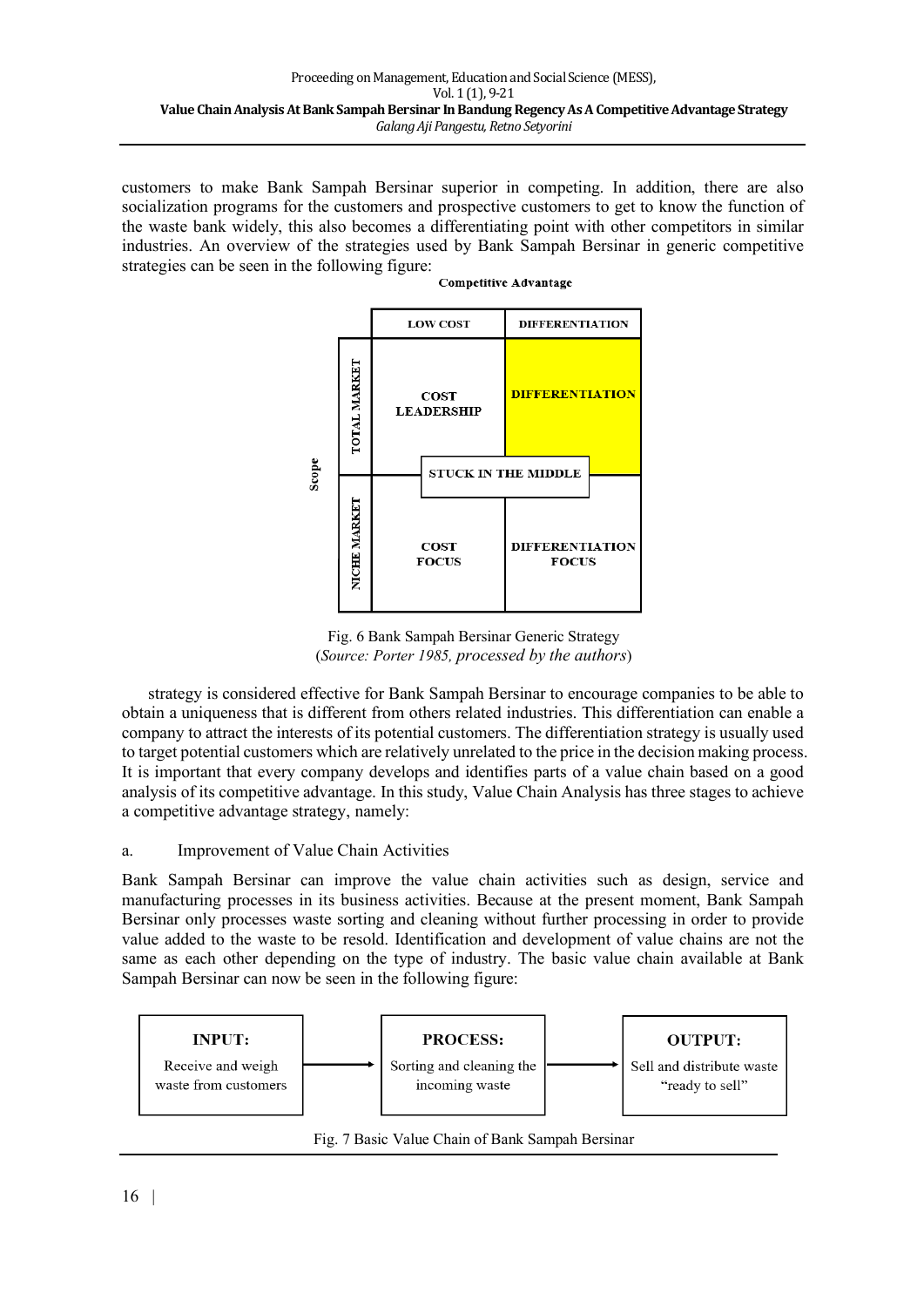(*Source: Bank Sampah Bersinar, processed by the authors*)

After further identification, the authors understand that the basic value chain at Bank Sampah Bersinar needs to be amended or optimized by providing additional activities to add value to the waste that has been obtained. With these improvements, it is hoped that later, it will further maximize the function and role of Bank Sampah Bersinar to be better prepared in creating stronger competitive advantages. The basic value chain changes to optimize Bank Sampah Bersinar can be seen in the following figure:

![](_page_9_Figure_3.jpeg)

Fig. 7 Basic Value Chain Optimization of Bank Sampah Bersinar (*sumber: Bank Sampah Bersinar, olahan penulis*)

The activity of optimizing the basic value chain at Bank Sampah Bersinar can be conducted by providing additional activities to change the function of the waste that is found to be more valuable. The first additional activity is to process the waste that has been found to be more valuable.

### b. Value Added Analysis of Bank Sampah Bersinar

The value added of the waste collected by the customer or household will be determined by Bank Sampah Bersinar as the purchase price based on the quantity and type of waste that has been set. Every activity in the value chain of waste management processed for sale has the value added to the results of the waste that is ready for sale, while the cost of waste management consists of waste purchasing from customers, waste management labor and company supporting costs. The detail of the costs required during the management process of waste that is ready to sell to the industry is presented on the following table: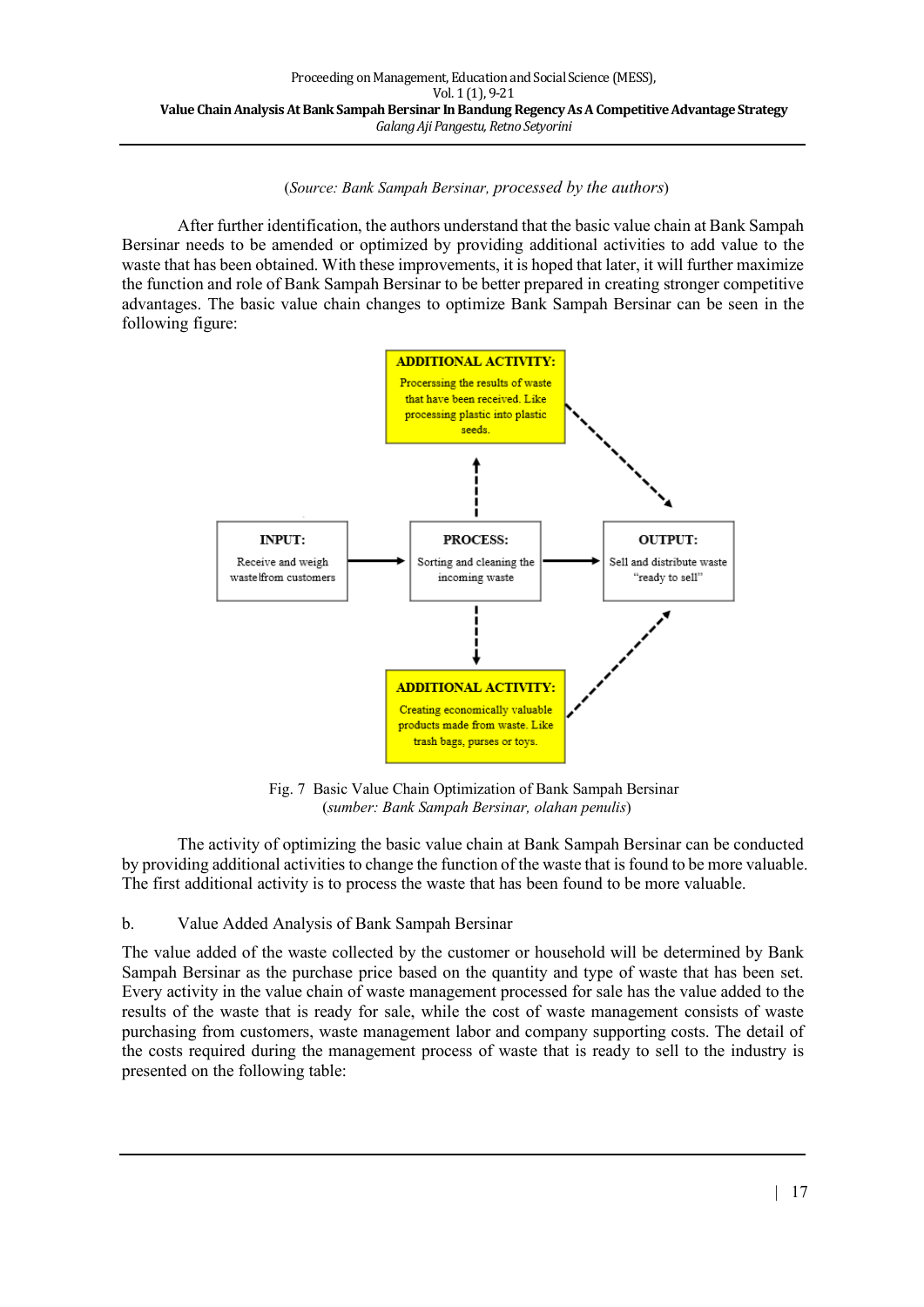| Lowest<br>Highest<br>Average<br>No.<br>Cost Type<br>Cost<br>Cost<br>Cost        |                                                                          |  |  |       | Value<br>Added<br>$(\%)$ |
|---------------------------------------------------------------------------------|--------------------------------------------------------------------------|--|--|-------|--------------------------|
| Waste Management Costs (waste purchasing from customers, waste management labor |                                                                          |  |  |       |                          |
|                                                                                 | and company supporting costs)                                            |  |  |       |                          |
| 1.                                                                              | 5.040<br>5.320<br>5.600<br>Waste Purchasing from Customers (e.g. mineral |  |  |       |                          |
| water packaging waste)                                                          |                                                                          |  |  |       |                          |
| 2.                                                                              | 500<br>600<br>700<br>Waste Management Labor (wages per kg)               |  |  |       |                          |
| 3 <sub>1</sub>                                                                  | Supporting Materials (plastic/carton packing,<br>600<br>700<br>500       |  |  |       |                          |
| $etc.$ )                                                                        |                                                                          |  |  |       |                          |
| The average costs of waste management                                           |                                                                          |  |  | 6.520 |                          |
| (e.g. mineral water packaging waste/kg)                                         |                                                                          |  |  |       |                          |
| The purchase price of waste to the industry                                     |                                                                          |  |  | 7.000 |                          |
| (e.g. mineral water packaging waste/kg)                                         |                                                                          |  |  |       |                          |
| Profits                                                                         |                                                                          |  |  | 480   |                          |
| Value Added                                                                     |                                                                          |  |  | 6,86% |                          |

#### Table 2. Value Added of Waste Management of Bank Sampah Bersinar

Referring to the results of interviews conducted by the authors, to produce ready-to-sell waste (assumed to be mineral water packaging waste per kg), an average costs of waste management in the amount of Rp 6,520 is required. Bank Sampah Bersinar will usually offer an industry purchase price of no more than Rp 500 per kilogram. So the purchase price of waste to the industry (assumed to be mineral water packaging waste per kg) is Rp. 7,000, the profits that will be obtained by Bank Sampah Bersinar for each kilogram of waste transaction is approximately Rp. 480 with the value added only by 6.86 percent. The amount of value added is obtained from profits divided by the purchase price of waste then multiplied by 100 percent.

To provide a comparison of the value added of waste management, in the following illustration, the authors will assume the mineral water packaging waste per kilogram into products creations in the form of flower vase, pencil case and so forth. One kilogram of mineral water packaging waste is assumed to consist of 30 to 50 plastic bottles or cups. The detail of the costs needed during the process of waste management into product creations is presented on the following table: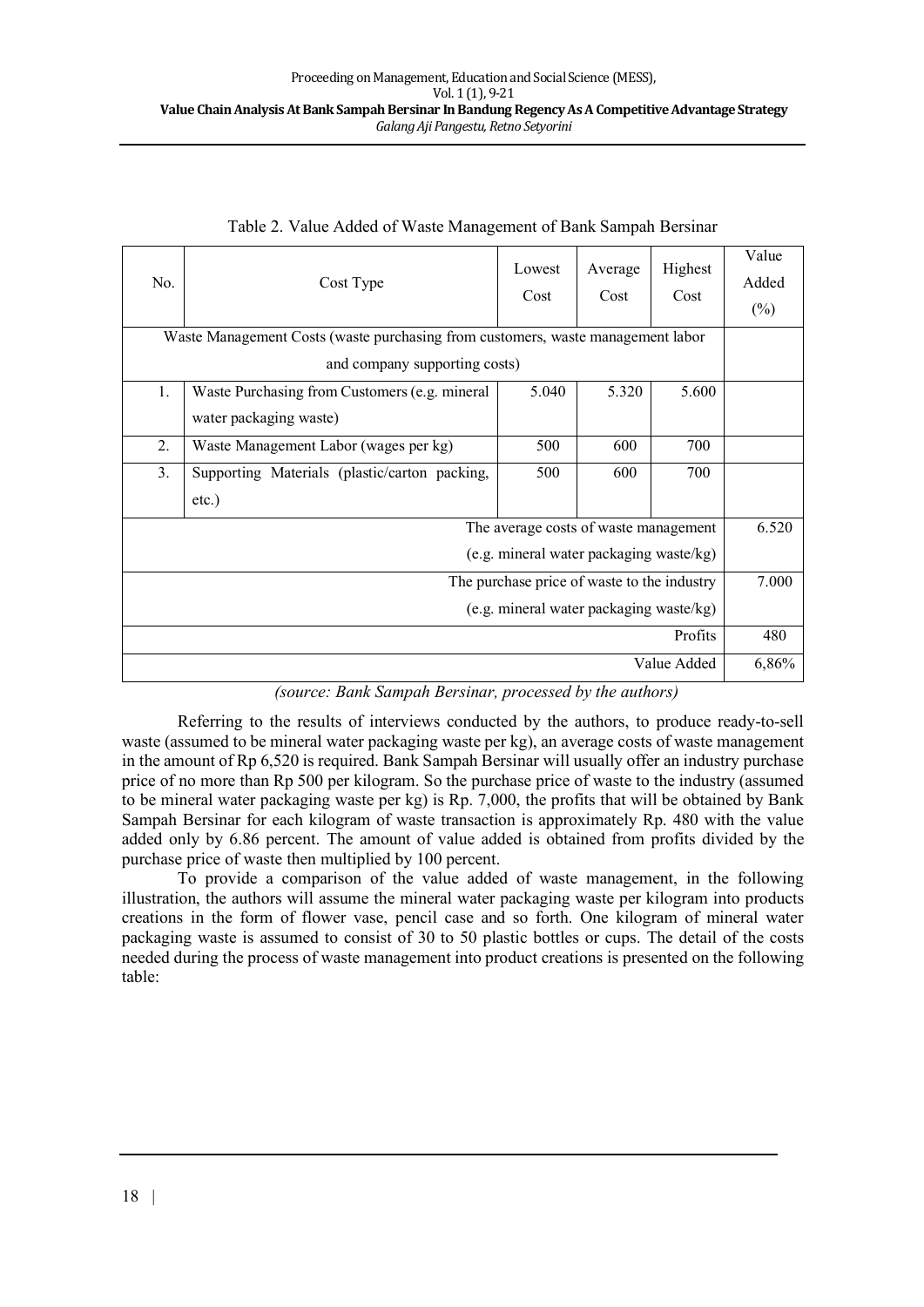| No.                                                                               | Cost Type<br><b>Highest Cost</b><br><b>Lowest Cost</b><br>Average |       |       |        |           |  |
|-----------------------------------------------------------------------------------|-------------------------------------------------------------------|-------|-------|--------|-----------|--|
|                                                                                   |                                                                   |       | Cost  |        | Added (%) |  |
| Waste Management Costs (waste purchasing from customers, waste management labor,  |                                                                   |       |       |        |           |  |
|                                                                                   | product creation labor, equipment and company supporting costs)   |       |       |        |           |  |
| 1.                                                                                | Purchasing<br>Waste<br>from                                       | 5.040 | 5.320 | 5.600  |           |  |
|                                                                                   | Customers (e.g. mineral water                                     |       |       |        |           |  |
|                                                                                   | packaging waste)                                                  |       |       |        |           |  |
| 2.                                                                                | Waste<br>Management<br>Labor                                      | 500   | 600   | 700    |           |  |
|                                                                                   | (wages per kg)                                                    |       |       |        |           |  |
| 3 <sub>1</sub>                                                                    | 20.000<br>22.500<br>25.000<br>Product<br>Creation<br>Labor        |       |       |        |           |  |
| (wages per kg)                                                                    |                                                                   |       |       |        |           |  |
| 4.                                                                                | 30.000<br>32.500<br>brushes,<br>35.000<br>Equipment<br>(glue,     |       |       |        |           |  |
| scissors, etc.)                                                                   |                                                                   |       |       |        |           |  |
| 15.000<br>16.000<br>5.<br>Materials<br>17.000<br>Supporting                       |                                                                   |       |       |        |           |  |
| (plastic/carton packing, etc.)                                                    |                                                                   |       |       |        |           |  |
| The average cost of waste management into product creations                       |                                                                   |       |       | 76.920 |           |  |
| (e.g. mineral water packaging waste/kg)                                           |                                                                   |       |       |        |           |  |
| The average cost of waste management per product                                  |                                                                   |       |       | 2.564  |           |  |
| (assumed to be one kilogram of waste produces a minimum of 30 bottles or glasses) |                                                                   |       |       |        |           |  |
| The purchase price of waste to the final consumers                                |                                                                   |       |       | 10.000 |           |  |
| (price of per-product creation)                                                   |                                                                   |       |       |        |           |  |
| Profits                                                                           |                                                                   |       |       | 7.436  |           |  |
| Value Added                                                                       |                                                                   |       |       | 74,36% |           |  |

#### Table 3. Improvement of the Value Added of Waste Management at Bank Sampah Bersinar

*(source: Bank Sampah Bersinar, processed by the authors)*

After being given an illustration of additional business activities to further manage the waste that has been obtained from customers, it was obtained a higher value added result. Based on table 4.8 obtained from interviews conducted by the authors and formed an illustration, then from one kilogram of plastic waste (assumed to be one kilogram of mineral water packaging waste consisting of 30 to 50 plastic bottles or cups), the average cost of processing product creation is Rp. 76,920. The total cost of product creation in kilograms is divided by 30 products (it is assumed that one kilogram of waste produces a minimum of 30 bottles or plastic cups), so that the amount of processing costs per product creation is Rp 2,564. So the purchase price of product creations (flower vases, pencil cases, and others) to the consumers is approximately Rp 10,000, then the profits to be obtained by Bank Sampah Bersinar for each product creation are approximately Rp. 7,436, with the value added which is much higher than before, namely 74.36 percent. The value added is obtained from the profit divided by the purchase price of the product creation, then multiplied by 100 percent.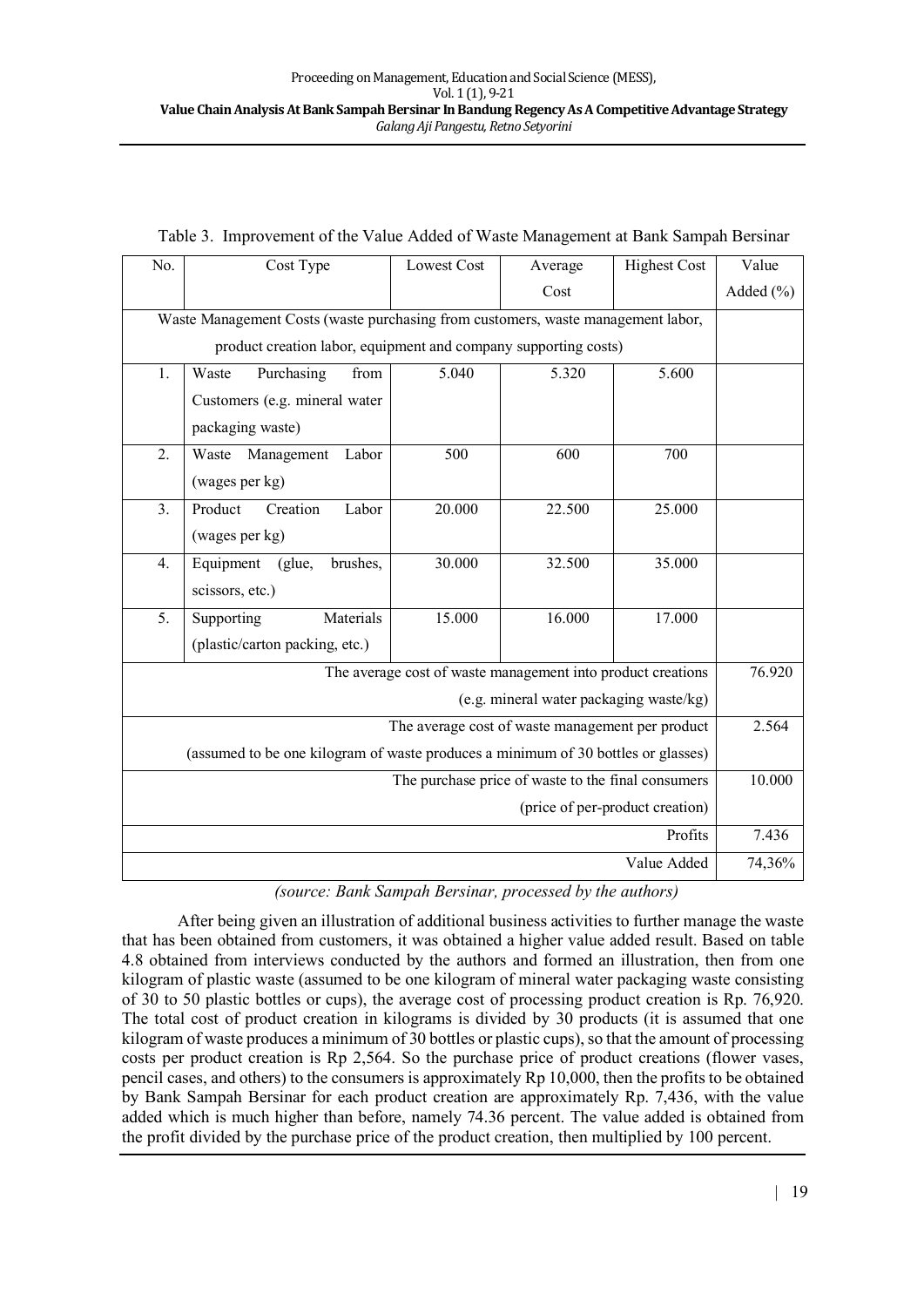Competitive advantage can be created if Bank Sampah Bersinar knows exactly what strengths and opportunities they can develop, and what weaknesses and threats they can overcome. When the concept can be implemented, the activities of Bank Sampah Bersinar will be even better. By the results of this conductrd study, it can be explained that the provision of additional activities in the value chain is able to produce the value added which is much greater in the business of Bank Sampah Bersinar. So that, this helps to explain that the competitive advantage strategy will be more optimal.

## **V. CONCLUSION AND FURTHER RESEARCH**

### 5.1 Conclusion

Based on the results and discussion of this study that the authors have described before, the conclusions can be drawn as follow:

- a. The main activities of the value chain at Bank Sampah Bersinar are:
	- 1) Inbound logistics, namely the receipt of waste from customers.
	- 2) Operations, namely the process of sorting and managing into waste that is ready to sell.
	- 3) Outbound logistics, namely the process of receiving orders and distributing waste ready to sell.
	- 4) Marketing and sales, namely the advertising and promotion process to introduce the Bank Sampah Bersinar.
	- 5) Service, namely the process of maintaining the value of a product or service to customers.
- b. Value chain supporting activities at Bank Sampah Bersinar, namely:
	- 1) Procurement, namely the process of purchasing the inputs needed in business activities.
	- 2) Technology development, namely the process to improve business activities carried out.
	- 3) Human resource management, namely the process that involves the recruitment, training, development and compensation of each employee.
	- 4) Infrastructure Firm, namely a general management process that functions to support the performance of the entire value chain.
- c. From the SWOT analysis (strength, weakness, opportunity, threat) that has been done, the results of the problems experienced by Bank Sampah Bersinar are: distance or location, purchase price and public knowledge.
- d. The development of the value chain carried out by the authors to optimize the activities of Bank Sampah Bersinar is to improve the value chain activities and value added analysis.
- e. The improvement of value chain activities is carried out by providing additional activities in business processes from the previous pattern, namely inputs, processes and outputs. This is done to provide the value added that is greater than the waste obtained.
- f. Value added analysis is done by illustrating and comparing Model I with the old pattern of activities and Model II with the pattern of activities that have been changed. Then obtained value added results in Model I of 6.86 percent and Model II of 74.36 percent.